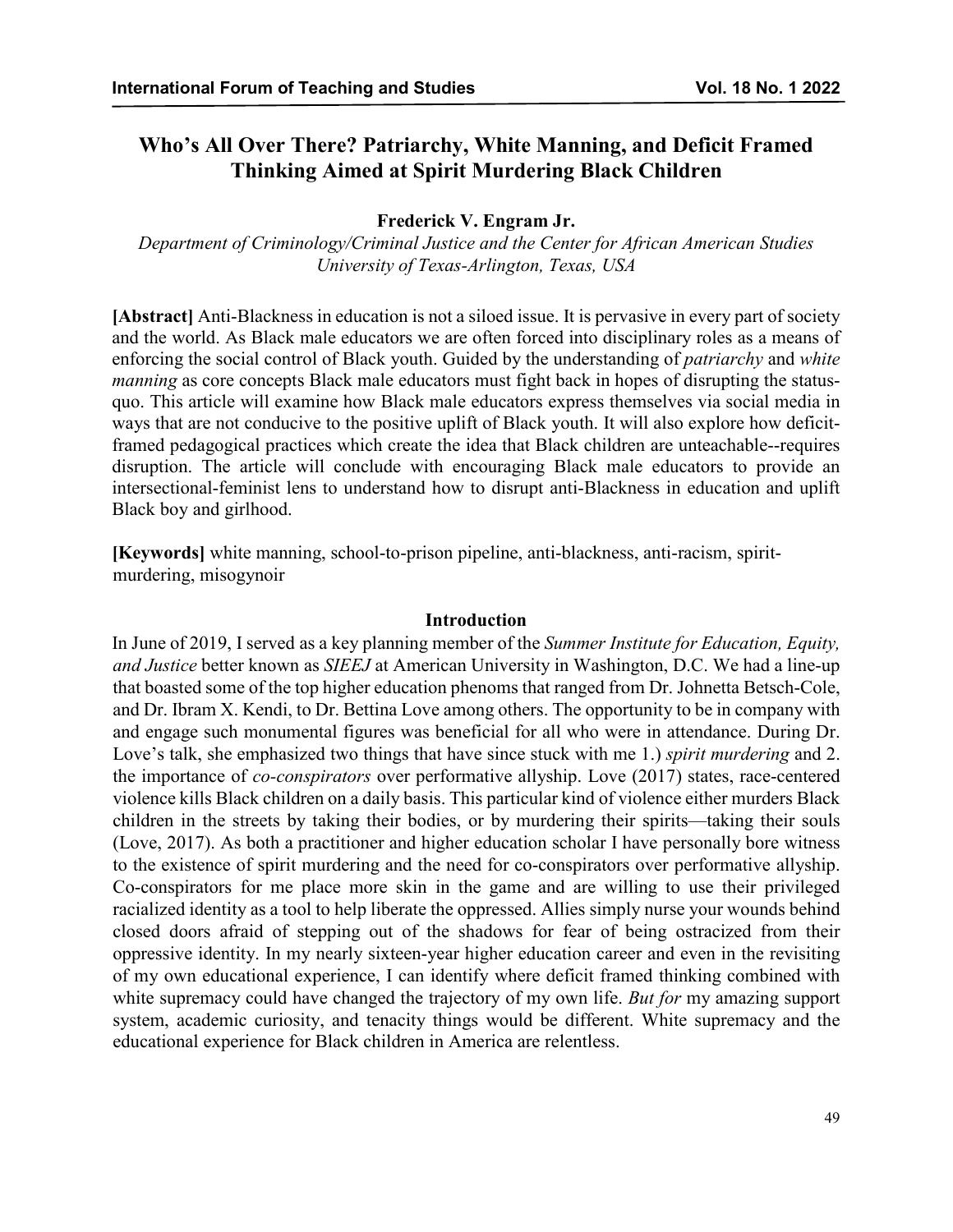### **Who's All Over There?**

There are tons of social media groups that are created to allow for the gathering of like-minded individuals based on similar identifying characteristics. I happen to belong to a few, *Phinished/FinishEdD (Drs/FutureDrs) #WhoGotNext, PhD Savage,* and *Black Male Educators United,* to name a few. I, like many of my fellow introverts prefer to know *"who's all over there?",* before choosing to engage not because I am socially inept but because I prefer to protect my peace. One of the things that I notice about educator groups whether they be mixed company (*multiple ethnicities present*) or all Black there seems to be a running theme. That theme seems to be the staunch existence of patriarchy. There are often discussions that are steeped in anti-Black rhetoric which appears as politics of respectability, misogynoir (Bailey & Trudy, 2018), or homophobia. For these reasons, I do my best to avoid having to engage in well-versed trigger finger e-battles aimed at setting the record straight. I am often befuddled by the number of Black educators who willingly do the work of white supremacy even when white persons are not present. The constant discussions of what is or is not acceptable can range from hairstyles, to clothing, and even personal mannerisms that are used to determine the masculinity or femininity of Black school-aged male children.

Many of the conversations are often centered around proving that Black males are important to education and the development of Black children (*an indisputable fact*) through the lens of patriarchy (*white supremacist work).* It would be easy to assume that a great majority of the Black male educators in these spaces have earned graduate degrees which should equate to having done the reading. If this is to be reasonably assumed, then it means that many are choosing to operate as educators through a white lens. The constant discussions about being proud to be labeled as disciplinarians, supervised by Black women whom they deem to be "haters", and pushing the assumption that having a father in the home = automatic success. Whereas having a father absent from the home = the automatic inability to develop into a well-adjusted Black man.

It is easy to assume that having a father in the home automatically means that all is perfect in the world. However, any reasonable person knows that just because there are two parents in the home it does not mean that it is a balanced home. A home that provides a Black child all that he, she, or they might need to be their best self might not look "traditional". We must rid ourselves of the misconception that marital and family stability are exact or that family stability is only found in a two-parent household (Pipes-McAdoo, 2007, p.175). It is a patriarchal concept to make the sweeping assertion that all masculine energy is good masculine energy. We all know that toxic masculinity exists and despite what the oppositional flag-bearers of "cancel culture" might will us all to believe, masculinity as a cishetero male only trait is false. Black men as mentors and *otherfathers* (uncles, older siblings, cousins, godfathers, and neighbors) have often been involved in the rearing of fatherless Black youth. This is not a new concept, and it is one of the traditions that we carried with us from Africa.

In many of our ancestral villages it was not uncommon for all of the children to be reared by all of the mothers and fathers within the village or compound. It is where our concept of it taking a village stems from. However, one of the lesser-known facts about our African roots is that there were also communal villages that were matriarchal in leadership. White supremacy makes us all believe that matriarchy is the nightmare to patriarchy where women rule ruthlessly in a petty world of feminine dictatorship (Farrar, 1997). It has long been easily dismissed that women could, in a non-western, pre "modern" cultural context wield and hold authority that equaled or surpassed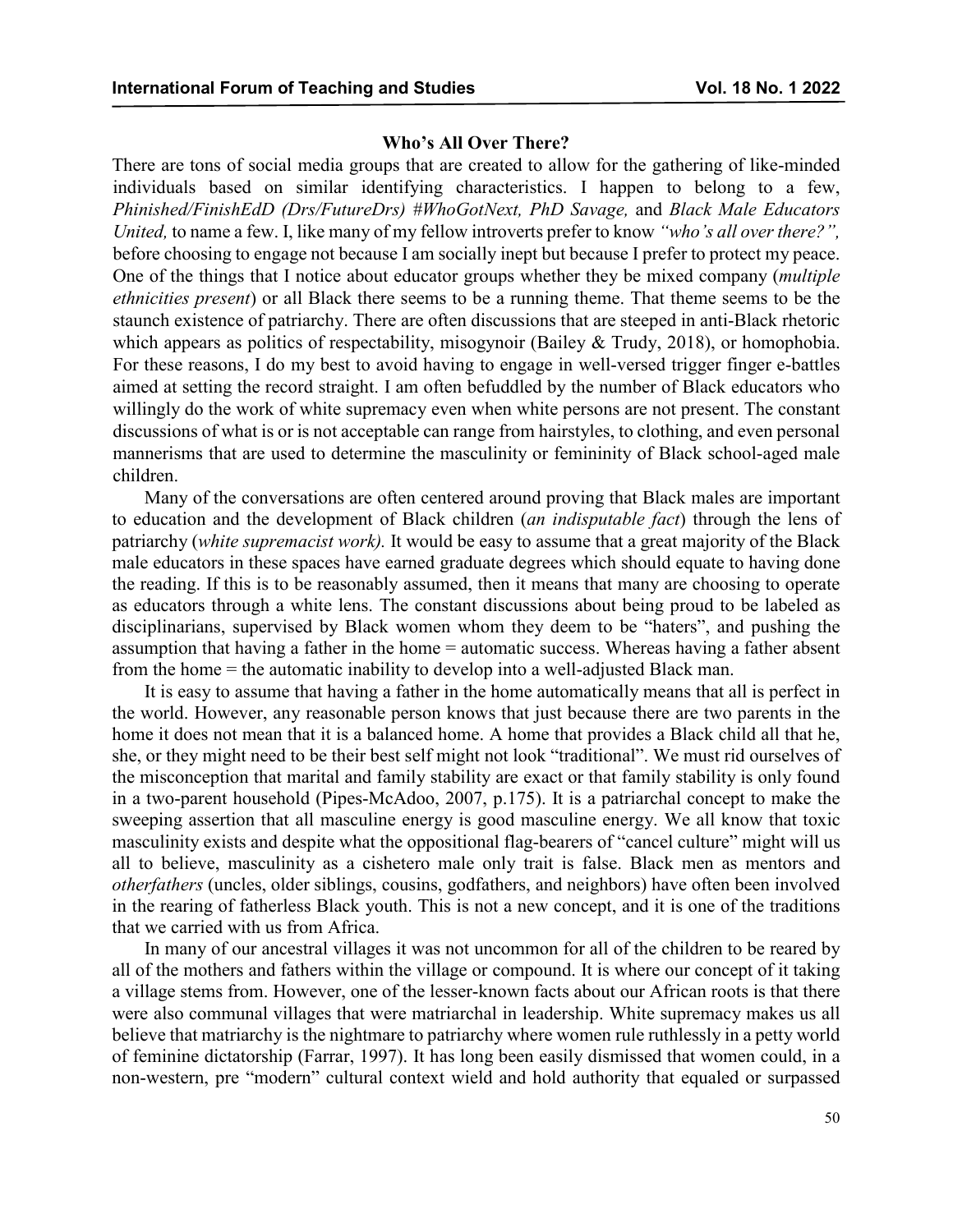men (Farrar, 1997). Believing that Black women are incapable leaders, matriarchs, or key political figures is white supremacy—full stop.

## **Deficit Framed Pedagogy and** *Spirit Murdering*

As Professor Christopher Emdin (2016) states, white teachers pre-determine which Black children are capable of learning and which Black children are not and respond accordingly. This same perspective also leads to deficit framed approaches to teaching Black children. White teachers who teach in the hood enter the educational space with a white savior complex, a white supremacist perspective, or in rare cases to do the good work. Those who intend to do the good work find no offense in the truth-telling regarding the role of white supremacy in education. Black teachers have also adopted this same mindset when it pertains to Black children (Emdin, 2016). The belief that only certain Black children will make it out of the hood because they are deserving is also a deficit perspective that many of us have adopted. Policing the day-to-day of Black children is also part of this deficit framed thinking and unfortunately it is not always white people in the driver's seat.

According to Love (2016), Black children are dehumanized and criminalized from the moment they enter the school doors. Whether it be the arrest of a four-year-old little girl for kicking over a trash can, an autistic eleven-year-old Black boy, or a teenage Black girl not moving out of her seat in a classroom fast enough for a police officer. An officer who absolutely did not belong in a school. Each of these instances only continue to allow the school-to-prison pipeline to exist. I recall a conversation recently where two Black male educators attempted to debate me on a Facebook status of mine that stated, "*Cops do not belong in schools*." They attempted to convince me that their roles as disciplinarians were roles that they were proud of and roles that they looked forward to. As they doubled and even tripled down on their perspectives I could only think about the countless Black boys and girls who had their identities challenged and their spirits murdered because they did not show up or present in a way that would be deemed "respectable". I also wonder how much heavier the weight of their words felt because they look like the students.

We must be mindful to reject the role of white supremacy in all facets and how it tells us we should be. As I sat with the words of both of those Black male educators two things came to mind. The first being patriarchy and the second being white manning (Engram, 2020), both which are byproducts of white supremacy. According to Engram (2020), white manning is defined as any instance where white men occupy space even when they know that they lack the preparedness to engage on any given topic. Much like patriarchy, white manning does not require the participant to be white or a man to uphold its prowess. You simply have to be a purveyor of mediocre white male perspectives and refuse to yield the space. As Morris (2018) states, Black children are routinely told to speak only when spoken to. Which is only further exascerbated by the fragile male ego when it feels challenged—especially by Black girls and women.

## **Centering Grace and Disrupting Anti-Blackness in Schooling**

Watson and Baxley (2021) state, as educators and researchers they are troubled by the anti-Blackness that is present in schools and society. Their work provides a masterclass for us to understand the overrepresentation of Black girls in school discipline as well as the school-to-prison pipeiline even during the pandemic (Watson & Baxley, 2021). Society which is guided by the status-quo disallows for the innocence of Black boyhood and girlhood to exist. This is further encapsulated by the insistence on the infantilization of white boys and men. The outrage over the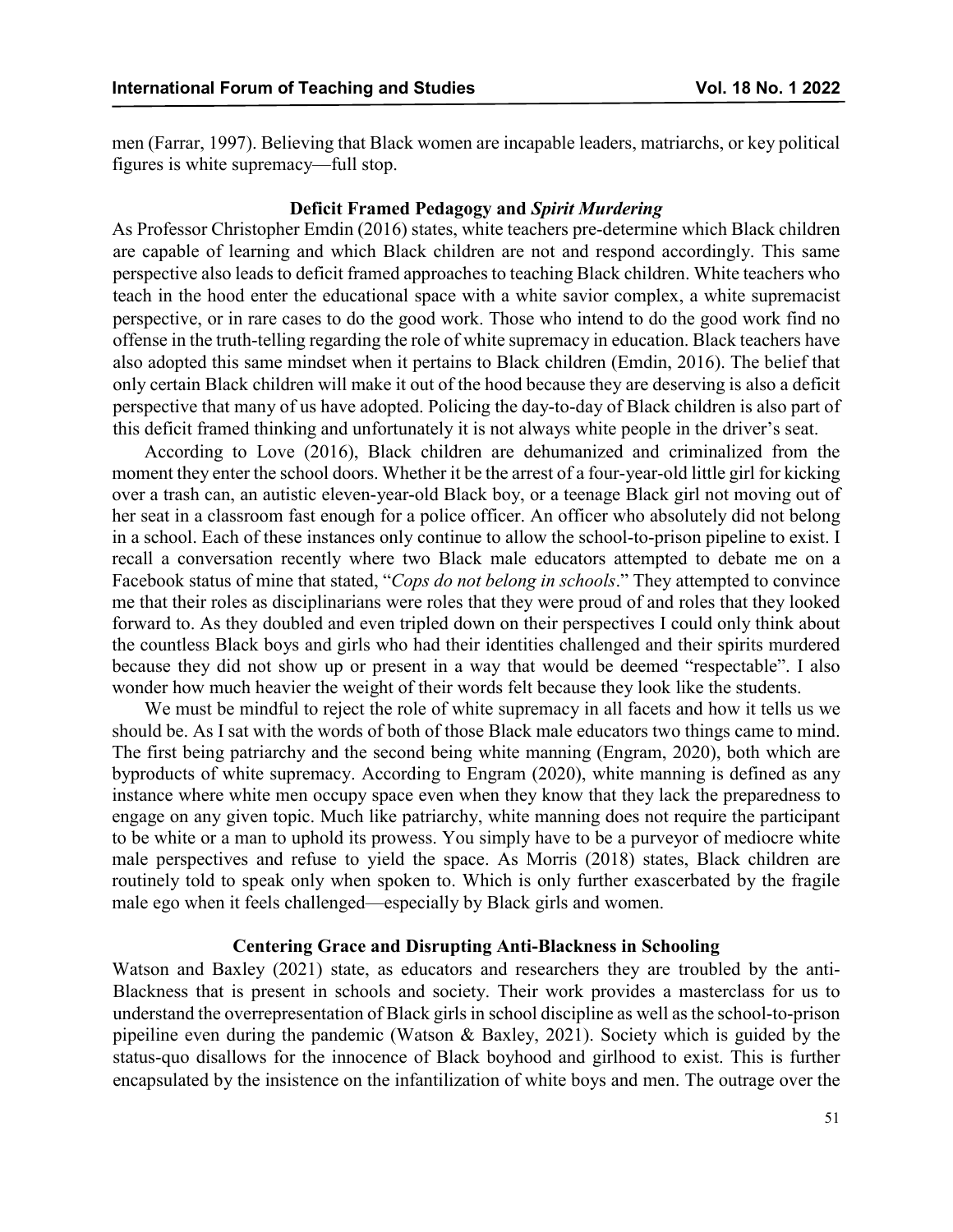possibility of truth being taught in schools is a contemporary example of this weird flex. Black children need an intersectional feminist lens to be applied by both Black men and women educators alike in order to be culturally responsive and to battle anti-Blackness. Black chidren do not need Black educators upholding white supremacy under the guise of discipline and political correctness. Schooling itself is already deleterious and anti-Black to Black people (Watson & Baxley, 2021). The last thing we as educators should be doing is participating in a system aimed at destroying our Blackness from the inside out. This paper is intended to call-in Black male (K-12) educators as well as any other educator who finds themselves searching for reasons to criminalize the existence of Black children in educational spaces and in general.

Acknowledging the very real trauma that Black children experience at the hands of adults charged with their care is the least we can do. What we are responsible for is disrupting the pervasiveness of anti-Blackness and in order to do this we must first acknowledge how we also uphold white supremacy. Particularly Black male educators who reinforce patriarchal concepts of manhood and what is considered respectable womanhood. Our focus should be on reinforcing the beauty and triumphant history of our Blackness not waging gender wars through pedagogy and practice. As a Black educator it is important for us to provide grace and understanding for the natural occurrence of Black rebellion due to the need for social change (Watson & Baxley, 2021). Black youth are living through the same racial reckoning that adults are living through as well as engaging in liberation movements in-person and via social media (Watson & Baxley, 2021). As educators it is our job to honor their growth even if it looks different than ours or one that we would prefer.

### **Conclusion**

This article focuses on the role and responsibility of Black male educators as positive resources and not problematic reinforcements. As a Black male and as an educator I feel a great sense of responsibility to make my fellow Black men aware of the power and authority that we give white supremacy via *patriarchy* and *white manning*. It is intended to highlight errors in the way that we as Black men approach femininity whether it be in leadership or the way that it shows up in Black male identified youth. As a Black male educator being hired to police Blackness and operate as an agent of white supremacy should absolutely be something that you reject. Children deserve to remain children and we should not be forcing the worst part of society and our own oppression upon them. Black children as a historically known fact do not get to maintain their innocence for very long as a result of enslavement and white supremacy. At the very bare minimum when Black children enter educational spaces they should not encounter violence at the hands of adults especially Black adults. Anti-Blackness as a theoretical framework allows us to understand how society disallows itself to recognize the beauty and humanity of Black people (Watson & Baxley, 2021). Understanding anti-Blackness as a concept and system allows for Black people to reject it and disrupt the pervasiveness of it. Black men are needed in education but we must force ourselves to understand how our insistence on patriarchal ideologies hurts our youth.

### **References**

Bailey, M., & Trudy. (2018). On misogynoir: Citation, erasure, and plagiarism. *Feminist Media Studies*, 1-7.